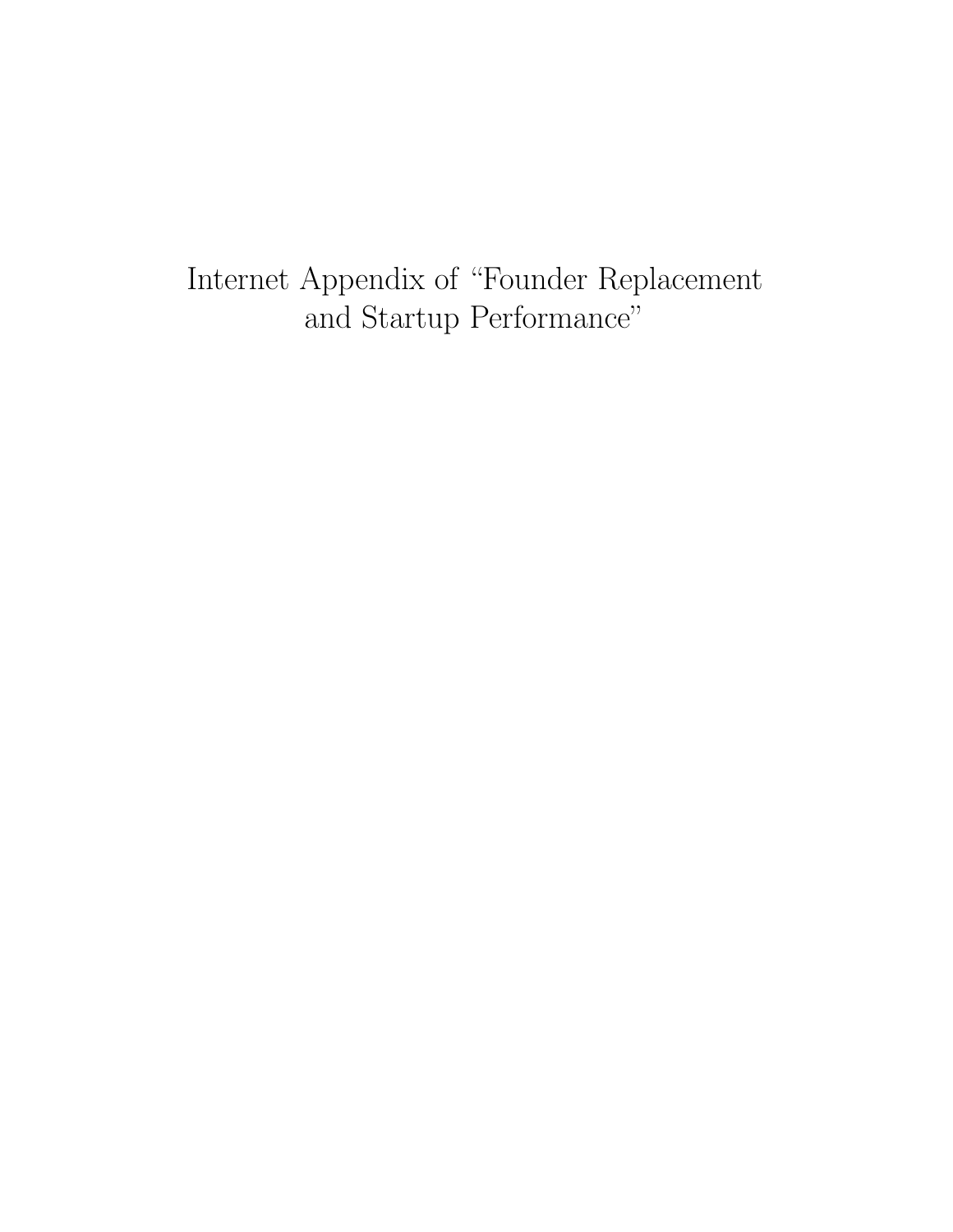# 1 Appendix

# 1.1 Distinguishing "accommodating" vs. "separating" founder replacements in VentureSource startups

Founders who have been replaced may stay with the company they started or leave entirely; [Hellmann and Puri](#page-8-0) [\(2002\)](#page-8-0) refer to this distinction as "accommodating" vs. "separating" replacements. Prior studies have asked founders directly regarding the nature of their replacement, which is impractical among the population of startups tracked by VentureSource. In some cases we can determine whether a founder had an "accommodating" replacement, where they remain at the firm with a different title, as opposed to a "separating" replacement where they are no longer with the firm. The VentureSource data on startup executives includes a short biographical string such as "Founder, Widgets Inc.; Engineer, Google". In some instances, this biographical information will contain two titles for the same company, so we can compare the titles and identify whether a replaced founder stayed with the firm. Similarly, there are instances where VentureSource will include two observations for an executive of the firm, one for each of their titles. In total, 243 of 1,999 replaced founders in the main sample are "accommodating replacements" using these definitions and VentureSource data. This is likely a lower bound, so we supplement this information on these title changes using LinkedIn.

### 1.2 LinkedIn profile collection

We collected LinkedIn profile information for 1,322 of the 1,999 replaced founders as well as the executives who replaced them. For each individual, we searched for their public LinkedIn profile – using their name, startup firm and dates of entry (exit) – and if found, captured all the relevant information about their background. The profile link was found using Google and a com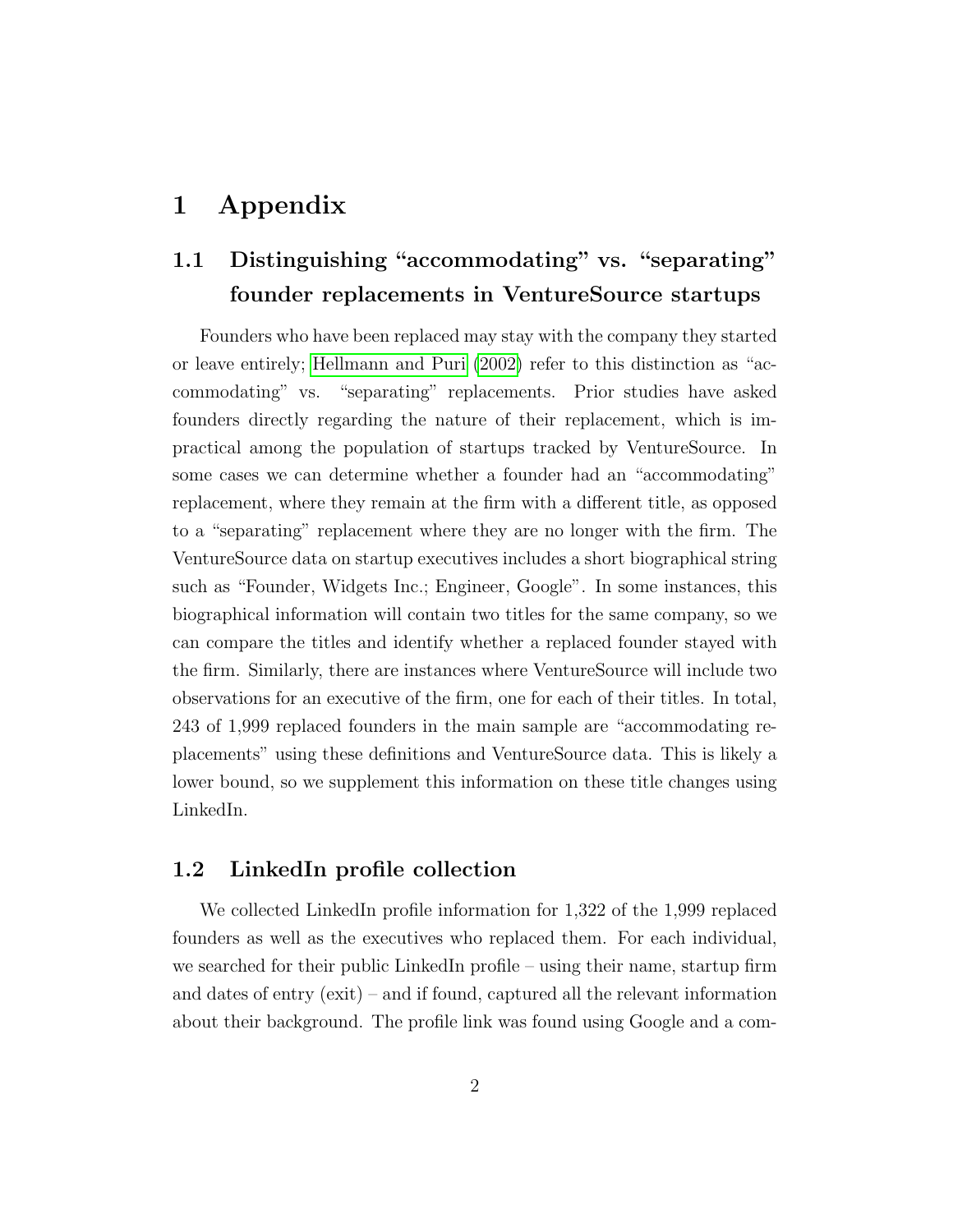bination of their full name and startup name. Data collected included work experience, education, age as proxied by year of graduation and location. The educational data allows us to create variables such as "PhD", "MBA" and "MD" from a text analysis of degrees earned. The founders that lack a LinkedIn profile either had their resume restricted to registered users of LinkedIn or simply did not have a LinkedIn profile we could find.

Our objective is to measure the human capital of the founder executives at the time of firm founding. To do this, we first identify the startup they founded or joined in their work experience and past employment. All experience measures presented in the paper are measured before the start date of this entry in their work history. If the startup is not listed, we consider only the job positions with a start date before the reported founding year of the startup in VentureSource.<sup>[1](#page-2-0)</sup>

#### 1.2.1 Additional replacement types

The LinkedIn data allows us to more reliably distinguish between "accommodating" and "separating" replacements than relying on VentureSource alone. The LinkedIn data on work experience typically includes a start and end date for each position. We use this data for the startup entry to determine whether the individual founder stayed at the firm for at least one year after the date they were replaced. If the founder either has an end date a year after the replacement or starts a new job as reported in LinkedIn more than a year later, then we label the replacement as "accommodating." This exercise labeled an additional "accommodating" 314 replacements. When combined with our original search for such replacements using VentureSource title histories and biographical information, 507 of the 1,322 (38%) replaced founders for which we have a LinkedIn profile are accommodating. This number is quite close to the 40% reported by [Hellmann and Puri](#page-8-0) [\(2002\)](#page-8-0).

<span id="page-2-0"></span><sup>&</sup>lt;sup>1</sup>Some profiles had a list of employers without start or end dates. These profiles are not included in the same because we cannot accurately track human capital at the time of firm founding.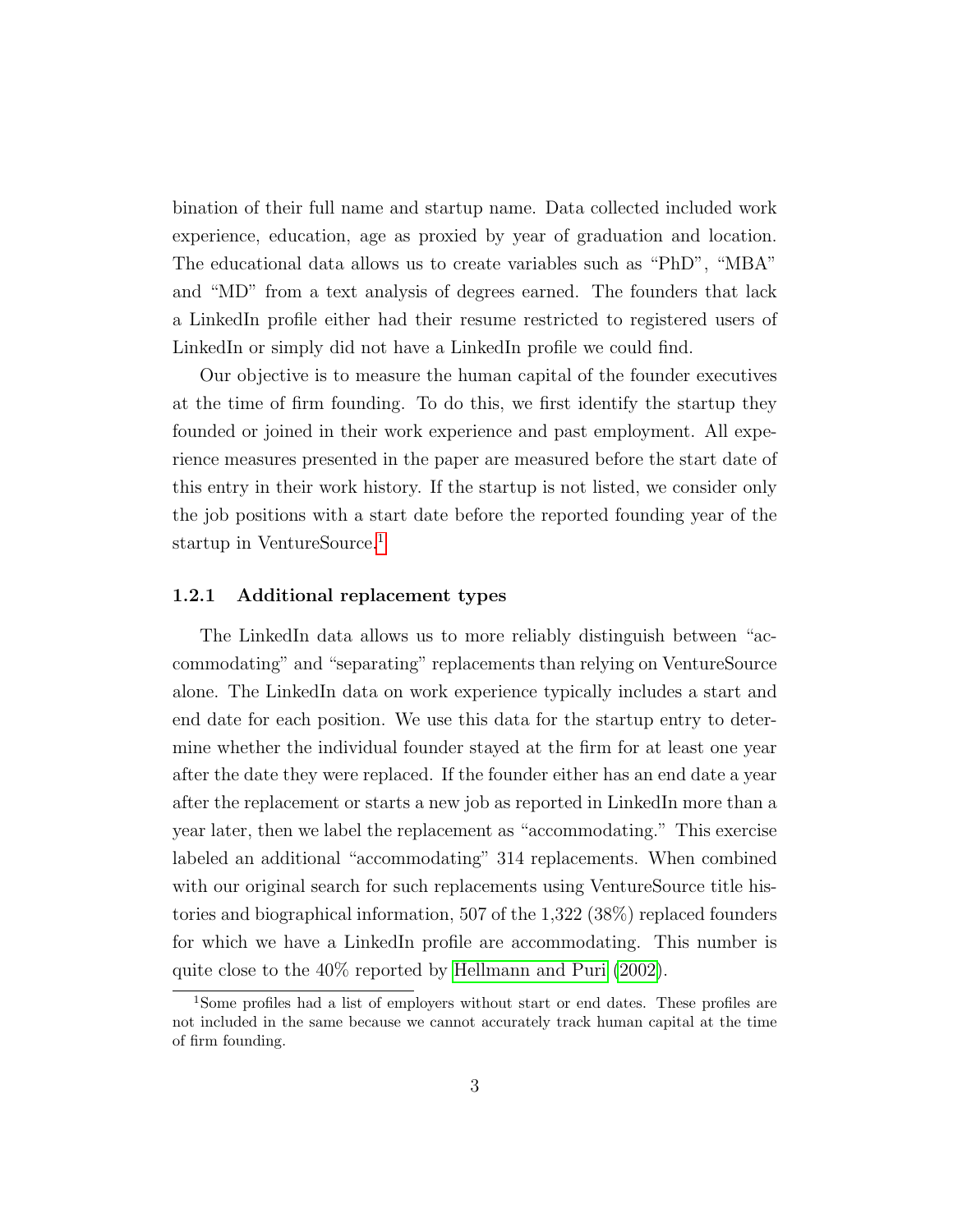## 1.3 Data collection for "home bias" analysis

Our full dataset includes 1,999 replacements of executives. Our aim is to establish the prior geographic location of each replacement hire in order to understand whether the replacement was from the same state as the focal startup. Such an analysis helps reinforce our assumption that changes in non-compete laws in a state primarily impact companies in that same state. VentureSource provides the name and most recent employer for each executive at each startup but does not contain the location of that prior employer.

The replacement's prior location is not always the same as the previous employer's state of incorporation or its current location (as the firm may have moved). Moreover, since the non-compete contracts that form the basis of our instrumental variable are governed by the state where the worker performs the job and not the corporate headquarters – especially in the case of large companies with multiple offices – we need to know where the replacement hire was working. Finally, many companies have similar names, have changed names, or have undergone mergers or acquisitions. Given these complications, we proceed in two stages.

First, we look for direct evidence of where the replacement hire worked. Often this was available by means of self-report on profile websites such as LinkedIn. Many executive hirings were announced in articles in business news publications which provided information about work history. Executive biographies often indicated that a particular person "managed the Atlanta office", etc. In some cases, more specialized research was involved, such as instances where the assignee address on a patent provided the location of where the replacement hire performed the work.

Second, when references to a specific individual's work history was unavailable, we relied on inferring their location through identification of the prior employer's address at the time of their affiliation. Frequently we were able to glean locations from company data on sites such as Capital IQ, Zoom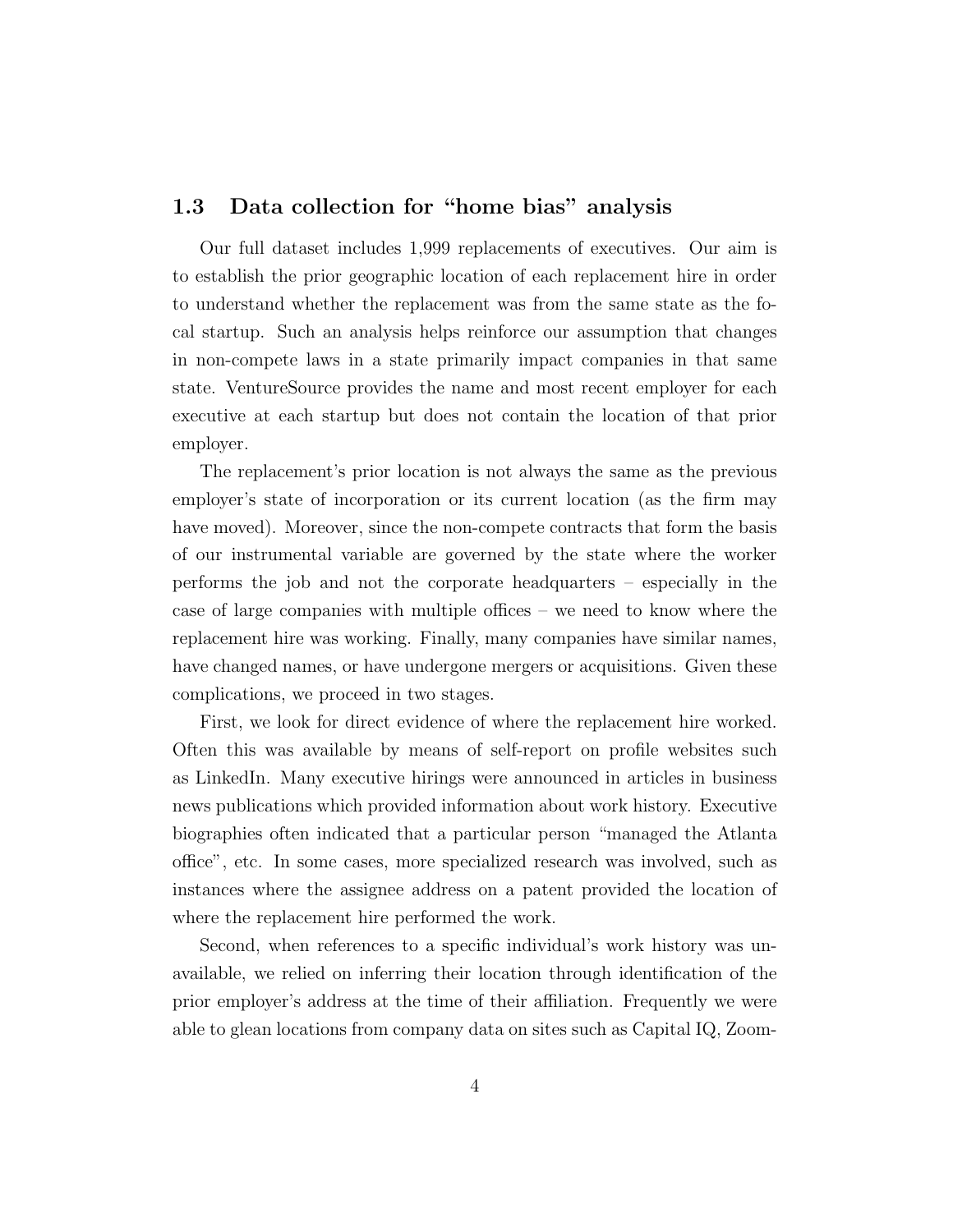info, or CrunchBase. In many cases this was straightforward because the firm had a single location, or because its various locations were contained within a single state. In cases of large, multi-state firms, we assumed that an executive-level hire likely came from the corporate headquarters unless that person's jobs both before and after were in a different state. For example, if the prior employer was Microsoft but both the (subsequent) startup and the job prior to Microsoft were located in Silicon Valley, we assumed that the person worked for Microsoft in California.

Using this method, we were able to compile (state-level) locations for 1,474 of the 1,999 (73%) replacement hires. (Note that this number is higher than those for whom we found career histories using LinkedIn profiles. This is both because we were sometimes able to determine the replacement's location from the VenutureSource biography string or other sources, even if LinkedIn was not available.)

### 1.4 NETS data description

The analysis of the firms' annual employment uses a merge of Venture-Source and the National Establishment Time-Series (NETS). NETS covers more than 40 million firms founded between 1990 and 2010 and with employment data available through 2013. NETS is constructed from annual Dun & Bradstreet reports, so data reliability is believed to be high. We merged NETS with the firms in our sample using company name, address, founding date and industry. Not all firms in VentureSource are found in NETS: of the 11,929 in our sample, we matched 7,146 to NETS. The two variables often used from NETS are establishment-level annual sales and employment. Given the average age of firms in our sample is less than four years old, most are single establishment firms.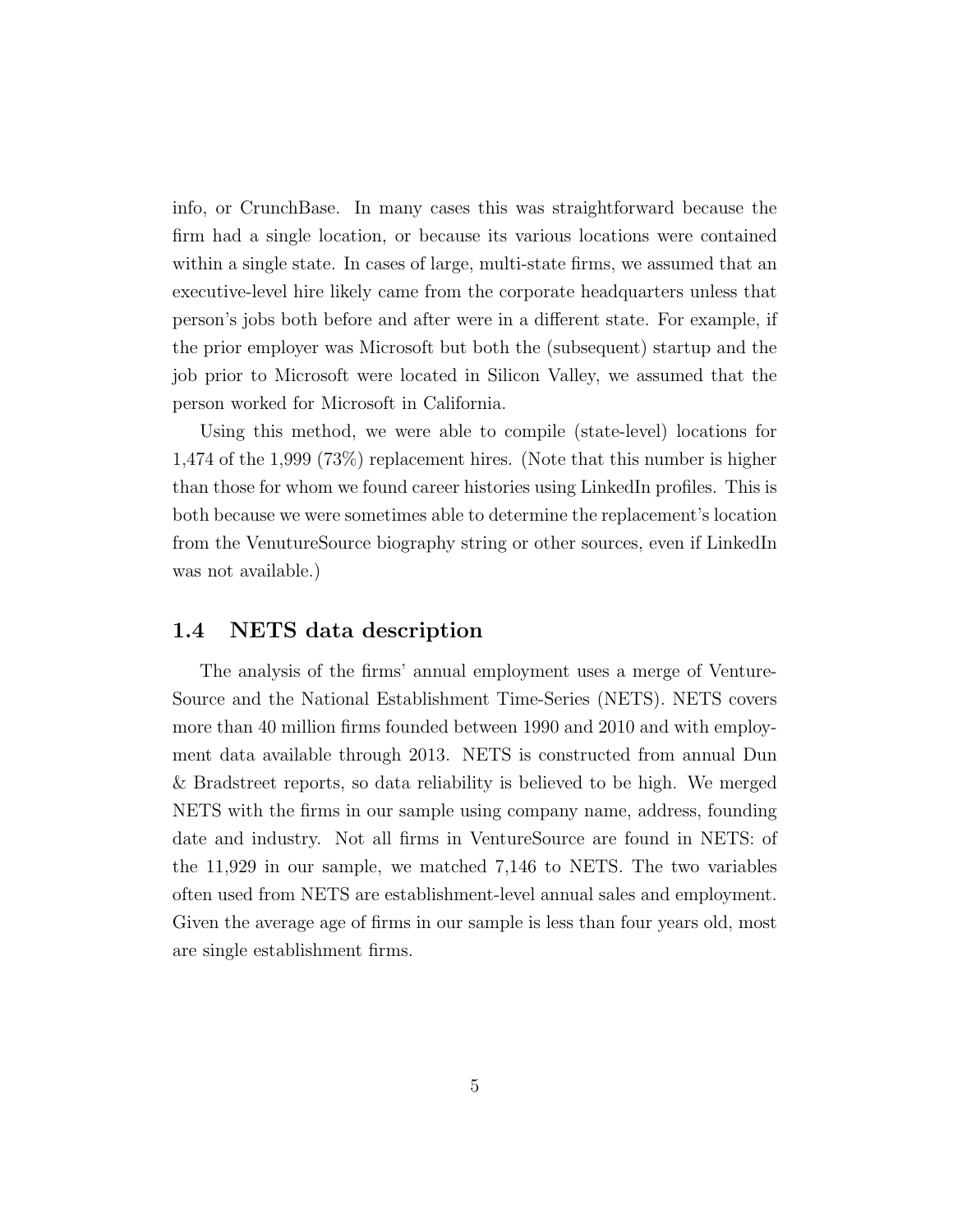### 1.5 Search for additional founders

We conducted several data collection exercises to improve coverage of founders among the company executives reported by VentureSource. The statistics reported below consider the set of entrepreneurial firms that are backed by venture capital investors and were founded in our sample period.[2](#page-5-0)

VentureSource has imperfect coverage of startup founders, so we conducted several data collection exercises to improve the identification of founders. [3](#page-5-1) We omitted any startup where VentureSource reports no founders; however, before doing so we took several steps to identify founders not reported by VentureSource.

First, we searched for founders using online resources.<sup>[4](#page-5-2)</sup> These resources included the company's website, CapitalIQ, LinkedIn and Zoominfo. For each of these firms that lacked a founder, a research assistant was given all the executives listed in VentureSource and asked to flag which ones were founders according to at least two unique sources outside of VentureSource.[5](#page-5-3) This search resulted in an additional 2,776 founders at 2,159 firms. Second, for each executive listed as starting at the firm before the firm's first VC financing and who was not listed as a founder, we searched for whether the individual was a founder. An additional 740 founders we identified this way.

Third, after collecting founders for firms that lacked any, we searched for additional founders to further improve coverage. Additional founders were first identified by merging VentureSource entrepreneurial firms to Crunchbase using website URL. Crunchbase provides a list of founders, which were then

<span id="page-5-0"></span><sup>&</sup>lt;sup>2</sup>We also drop firms where a founder left before they raised venture capital, which happened in fewer than 100 firms.

<span id="page-5-1"></span><sup>&</sup>lt;sup>3</sup>Much of these these were in fact completed before the first submission, although we did not exhaustively describe our methods, which may have suggested that we uncritically accepted VentureSource as original data.

<span id="page-5-2"></span><sup>4</sup>We in fact searched for over 4500 such firms, but many were not in our final sample because of founding year or investor characteristics.

<span id="page-5-3"></span><sup>&</sup>lt;sup>5</sup>This rule ensures minimizes the problem of individuals assigning themselves as firm founders years after the firm is established.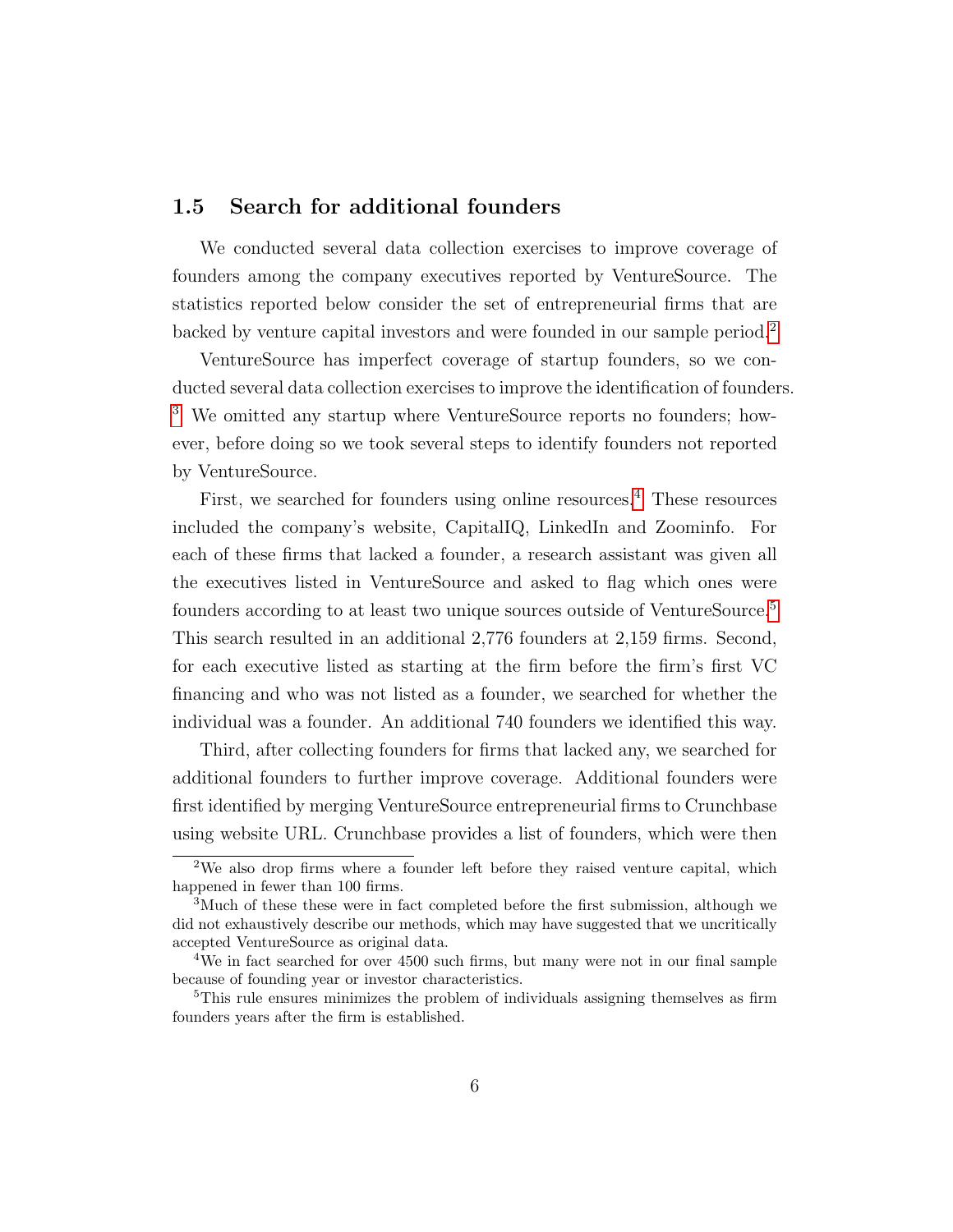compared to the executives in VentureSource, resulting in 508 additional founders. (a reassuringly low 5% of firms that merged).

Fourth, we focused on the set of firms that had solo founding teams after this data collection and were not already analyzed by an RA. For each of the firms, an RA searched for whether any non-executive was listed as a founder of the firm using the sources described above. This resulted in 1,226 additional founders. In the raw VentureSource data, there were 6,219 firms with just one founder. Following the above data collection exercises, there were 8,471, an increase of 36%. Each of these data cleaning exercises relied on VentureSource listing the founder as a manager or executive of the firm. The final data exercise attempted to determine the quality of this coverage.

A large fraction of startups in VentureSource with at least two founders were not directly addressed in the data cleaning or collection discussed thus far. To confirm that these set of firms have their founders flagged, we repeated a similar exercise as just described for 200 random firms.[6](#page-6-0) A research assistant was given two hundred company names, urls, background and location and tasked with finding all the founders of the firm. The set of identified founders and founding team size was then compared to our coverage of the same firms. In less than 12% of the instances did a firm have a founder not in our data while in less than 5% of the cases did VentureSource have a founder that was not identified as one through this search. Fortunately for our analysis, many of the founders not labeled as such in VentureSource for non-single founder firms did not have executive titles above VP. This paper's focus is on founder executives with such titles, so we conclude that VentureSource's coverage of top executives of firms accurately captures the vast majority of possible founders with executive roles.

Following these four steps of data collection, we identify 5,250 new founders in 4,631 firms. The impact of team size from this data collection is mean-

<span id="page-6-0"></span><sup>6</sup> It was prohibitively expensive to confirm all the founders in VentureSource. Our focus was primarily on finding founders of firms with no reported founders and solo teams.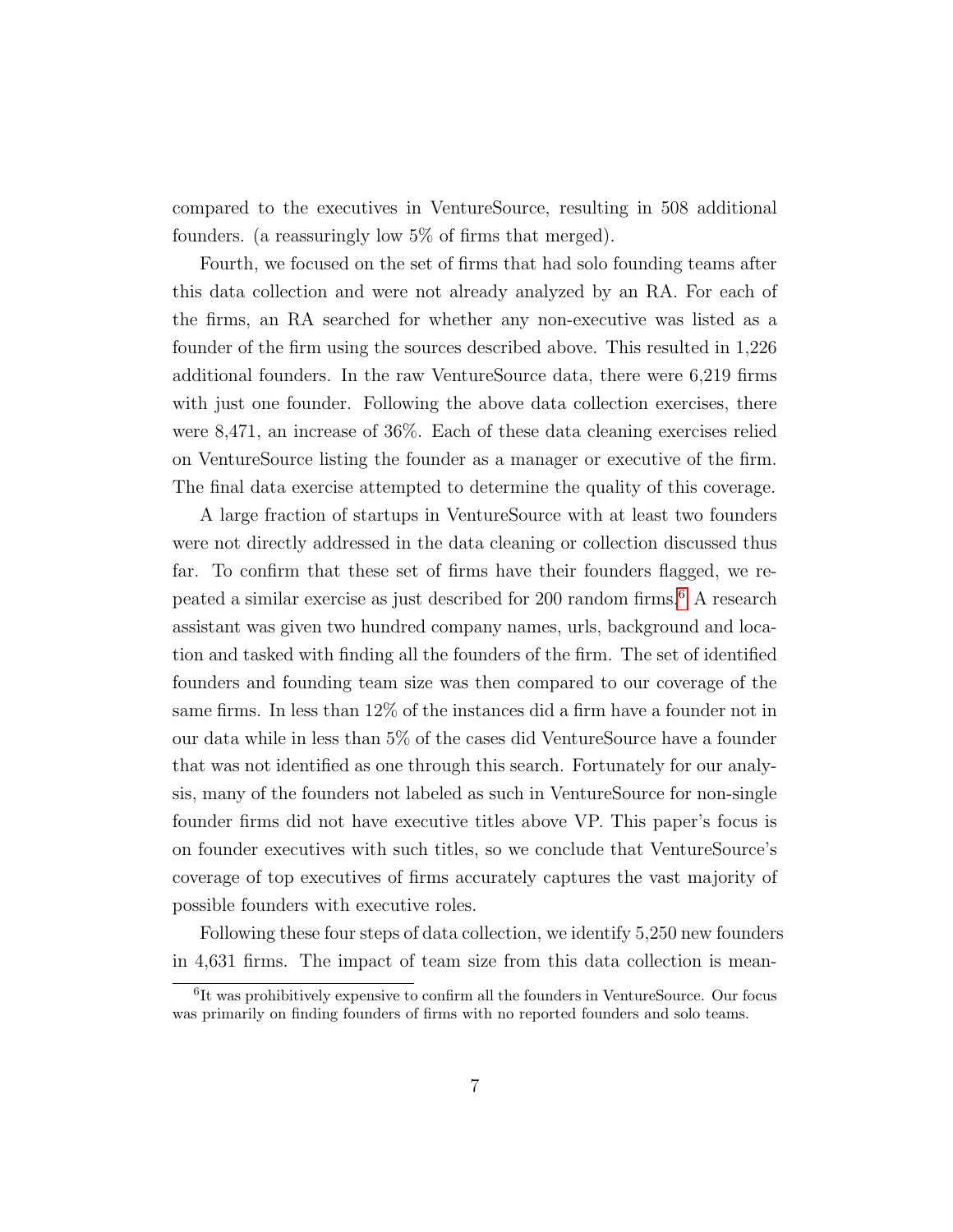ingful. The search for both founders of firms that lacked a founder in VentureSource or additional founders in the executive team resulted in a team size increase from 1.6 in the raw VentureSource data to 2.15 in the cleaned version.

Our average of 2.15 founders per startup compares favorably withh prior survey-based studies. In their sample of 50 venture-backed companies that completed an IPO, Kaplan, Sensoy and Strömberg [\(2009\)](#page-8-1) 1.9 founders on average. [Beckman](#page-8-2) [\(2006\)](#page-8-2) augments the dataset used by [Hellmann and Puri](#page-8-0) [\(2002\)](#page-8-0) to include data on all founders of the 170 Silicon-Valley-based companies collected by [Burton](#page-8-3) [\(1995\)](#page-8-3), finding 2.2 founders on average. [Wasserman](#page-8-4) [\(2003\)](#page-8-4) finds an average of 2.5 founders among a combination of 202 venturebacked and non-venture backed startups. Note moreover that some studies of founder-CEO replacement, such as [Hellmann and Puri](#page-8-0) [\(2002\)](#page-8-0) and [Chen](#page-8-5) [and Thompson](#page-8-5) [\(2015\)](#page-8-5), examine the CEO and did not report the number of founders.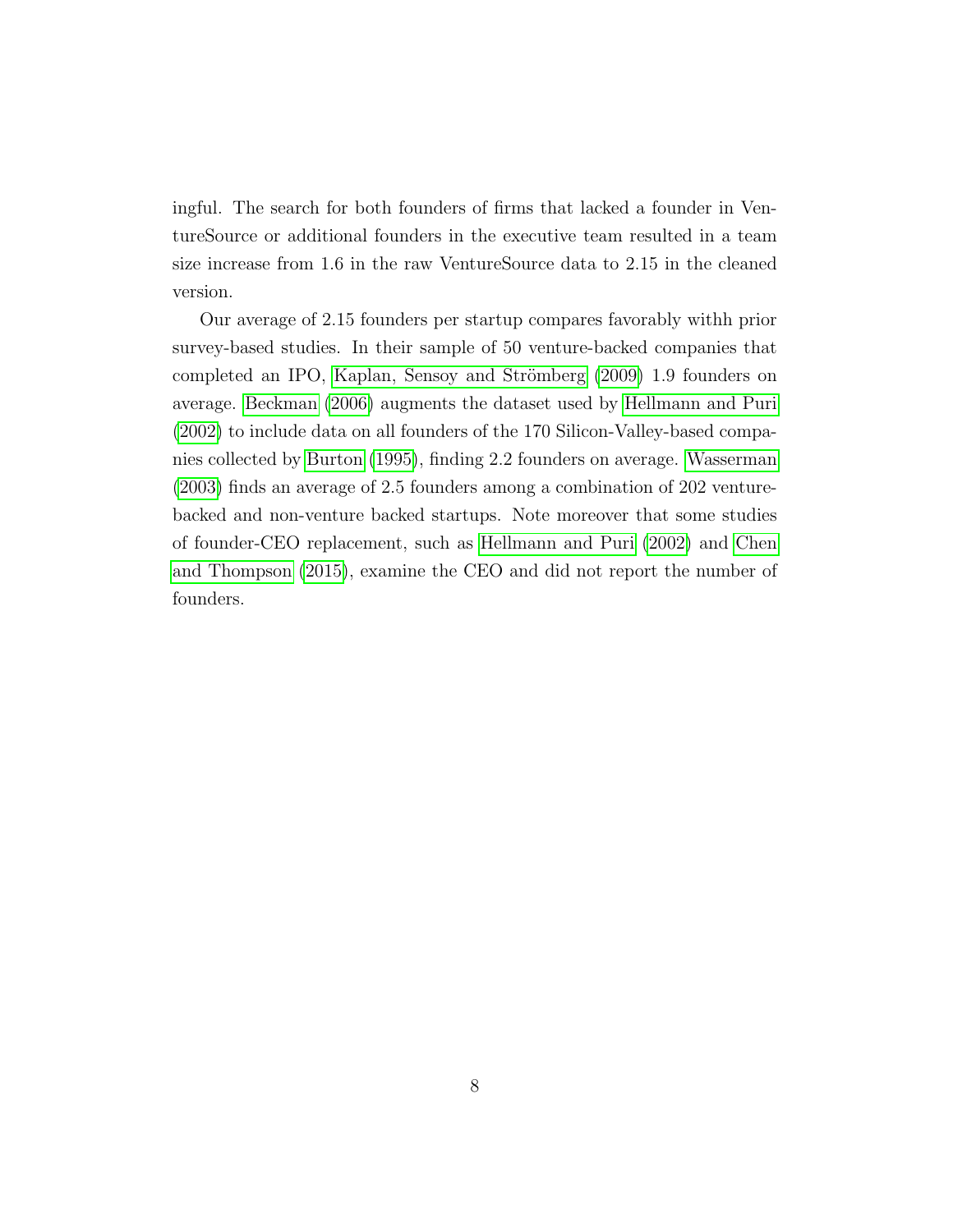## References

- <span id="page-8-2"></span>Beckman, Christine M. 2006. "The influence of founding team company affiliations on firm behavior." Academy of Management Journal, 49(4): 741–758.
- <span id="page-8-3"></span>Burton, M Diane. 1995. The emergence and evolution of employment systems in high-technology firms. Stanford University.
- <span id="page-8-5"></span>Chen, Jing, and Peter Thompson. 2015. "New Firm Performance and the Replacement of FounderCEOs." Strategic Entrepreneurship Journal, 9: 243–262.
- <span id="page-8-0"></span>Hellmann, Thomas, and Manju Puri. 2002. "Venture Capital and the Professionalization of Start-Up Firms: Empirical Evidence." The Journal of Finance, 57(1): 169–197.
- <span id="page-8-1"></span>Kaplan, Steven N, Berk A Sensoy, and Per Strömberg. 2009. "Should investors bet on the jockey or the horse? Evidence from the evolution of firms from early business plans to public companies." The Journal of Finance, 64(1): 75–115.
- <span id="page-8-4"></span>Wasserman, Noam. 2003. "Founder-CEO succession and the paradox of entrepreneurial success." Organization Science, 14(2): 149–172.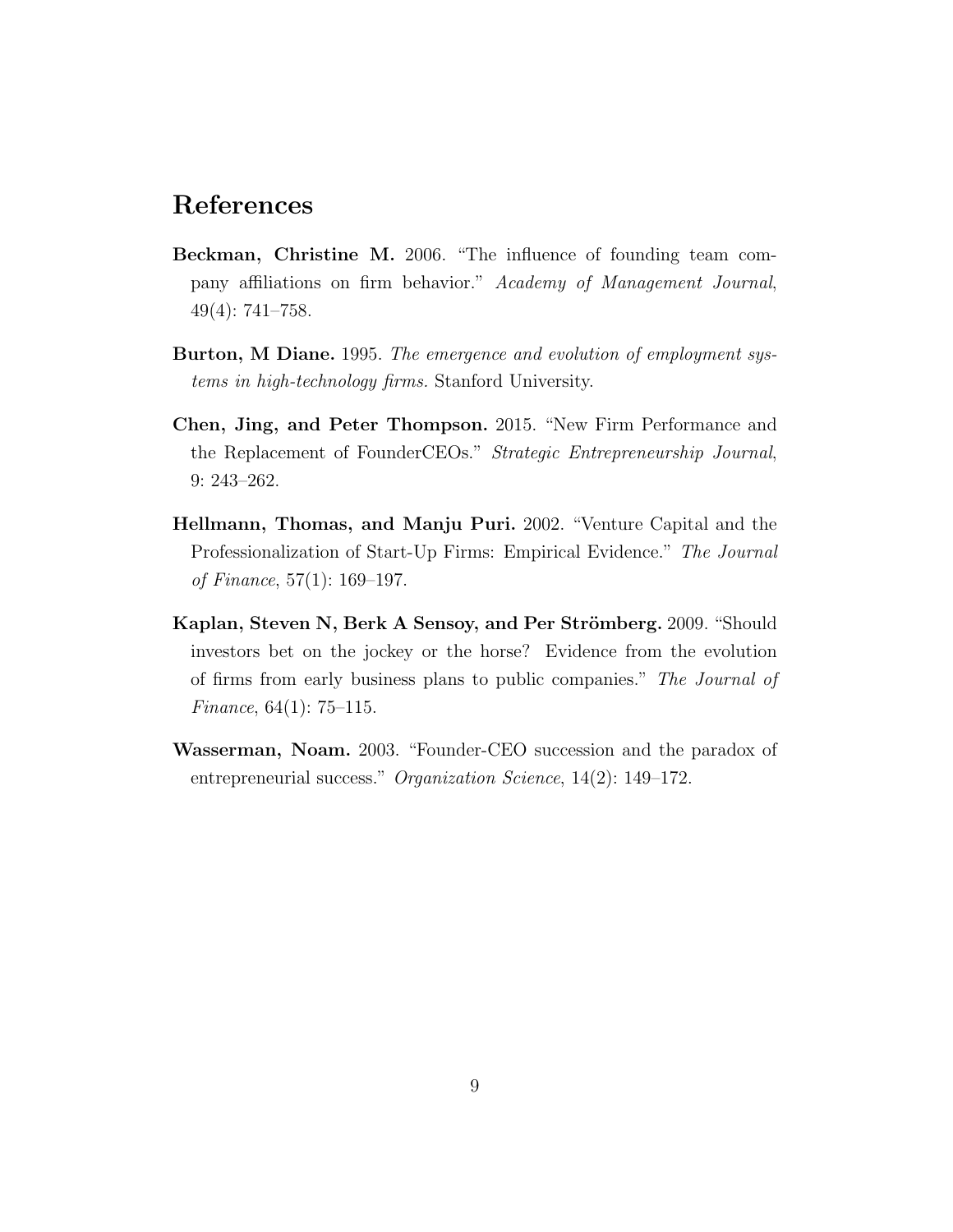# 2 Figures and Tables

Figure 1: Exit valuation trends for firms financed in strengthened CNC law states

Notes: Figure reports the log of the average exit valuation for startups financed before the law changes in the states where the CNC law changes were strengthened.

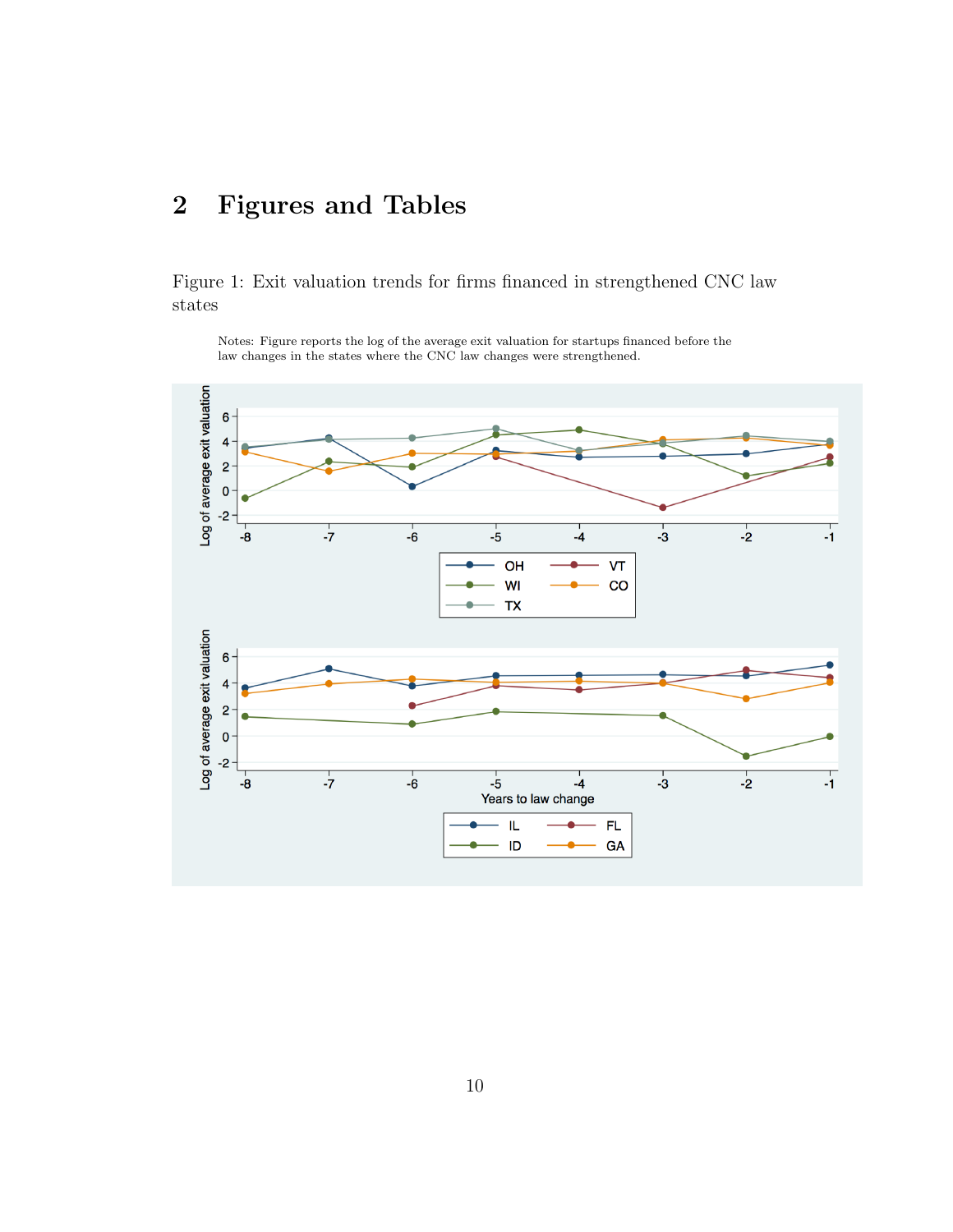### Figure 2: Exit valuation trends for firms financed in weakened CNC law states



Notes: Figure reports the log of the average exit valuation for startups financed before the law changes in the states where the CNC law changes were weakened.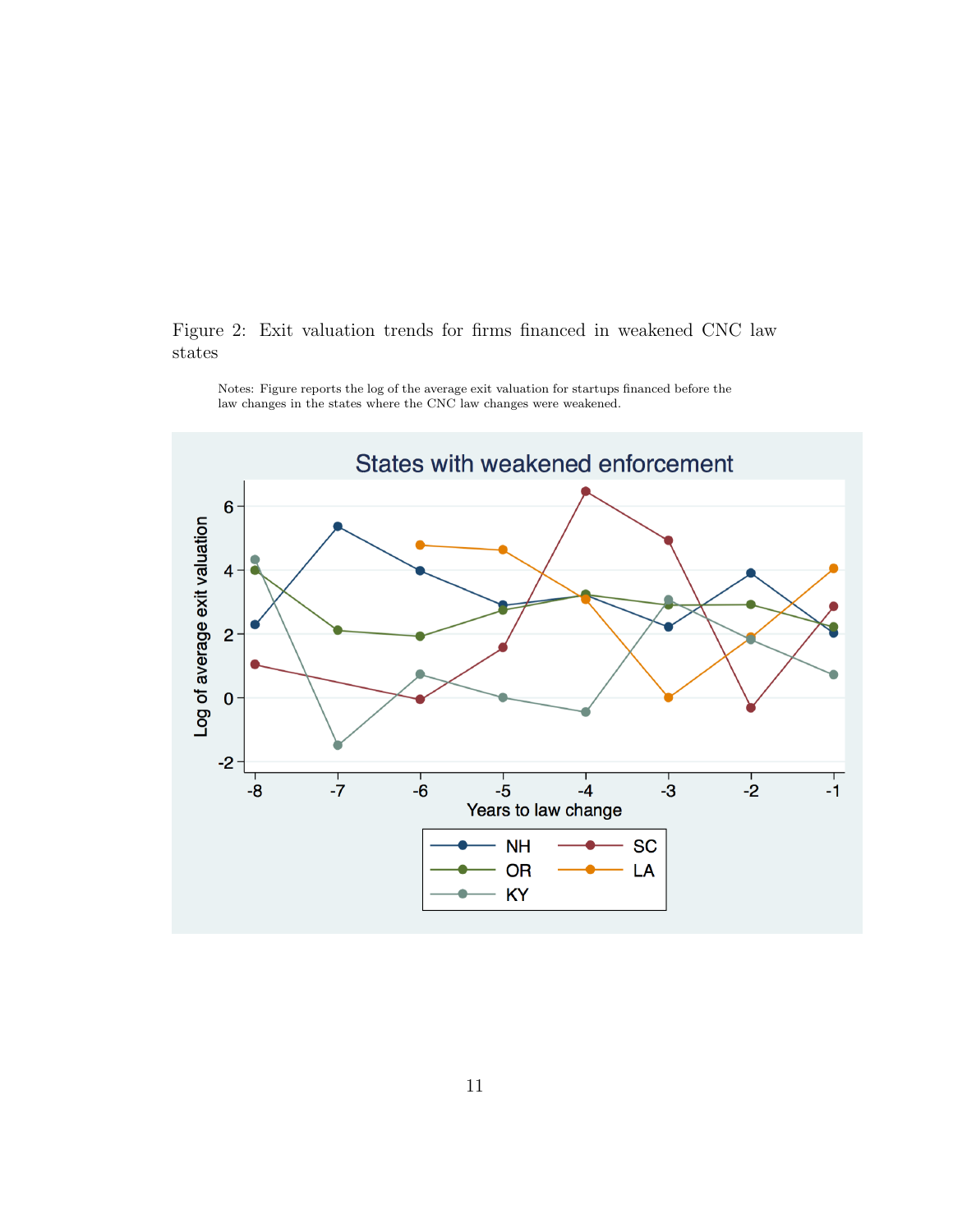## Table A1: Top 40 employers of replacing executives joining entrepreneurial firms

Notes: Table tabulates the count of employers for the executives that join the entrepreneurial firms in our sample where we identify a replacement. Employers are from the short biographical string of the executive available in VentureSource. The table only reports the top 40 firms where we can (i) identify the past employer in VentureSource and (ii) identify that firm in VC-backed acquisition activity and SDC. "Total acquisitions" counts the number of firms acquiring US-based targets from 1992 to 2008.

|                        | Count           | Percent  | Cumulative $\%$ | Total acquisitions |
|------------------------|-----------------|----------|-----------------|--------------------|
| <b>IBM</b>             | $\overline{59}$ | 6.81     | 6.81            | 80                 |
| Oracle                 | 57              | 6.57     | 13.38           | 44                 |
| HP                     | 43              | 4.96     | 18.34           | 60                 |
| Cisco                  | 42              | 4.84     | 23.18           | 86                 |
| Lucent                 | 39              | 4.50     | 27.68           | 26                 |
| AT&T                   | 38              | 4.38     | 32.06           | 31                 |
| Microsoft              | 36              | 4.15     | 36.22           | 87                 |
| GЕ                     | 30              | 3.46     | 39.68           | 197                |
| Intel                  | 29              | 3.34     | 43.02           | 42                 |
| Nortel                 | 28              | 3.23     | 46.25           | $8\,$              |
| Motorola               | 26              | 3.00     | 49.25           | 47                 |
| Sun Microsystems       | 24              | 2.77     | 52.02           | $39\,$             |
| <b>EMC</b>             | 23              | 2.65     | 54.67           | 32                 |
| PeopleSoft             | 21              | 2.42     | 57.09           | 15                 |
| Symantec               | 21              | 2.42     | 59.52           | 34                 |
| Ernst & Young          | 20              | 2.31     | 61.82           | 34                 |
| Price Waterhouse       | 19              | 2.19     | 64.01           | 1                  |
| <b>SAP</b>             | 19              | 2.19     | 66.21           | $\mathbf{1}$       |
| Deloitte & Touche      | 18              | 2.08     | 68.28           | 33                 |
| Siebel                 | 18              | 2.08     | 70.36           | 15                 |
| Lucent                 | 17              | 1.96     | 72.32           | 26                 |
| Dell                   | 17              | 1.96     | 74.28           | 9                  |
| 3Com                   | 16              | 1.85     | 76.12           | 18                 |
| Siemens                | 16              | 1.85     | 77.97           | 23                 |
| McKesson               | 15              | 1.73     | 79.70           | 25                 |
| Novell                 | 14              | 1.61     | 81.31           | 17                 |
| Cadence Design Systems | 13              | 1.50     | 82.81           | 29                 |
| <b>EDS</b>             | 13              | 1.50     | 84.31           | 29                 |
| Yahoo                  | 13              | 1.50     | 85.81           | 26                 |
| Ariba                  | 12              | 1.38     | 87.20           | 26                 |
| Medtronic              | 12              | 1.38     | 88.58           | 32                 |
| i2                     | 12              | 1.38     | 89.97           | $\boldsymbol{9}$   |
| <b>AOL</b>             | 11              | 1.27     | 91.23           | 15                 |
| Accenture              | 11              | $1.27\,$ | 92.50           | $\overline{0}$     |
| Apple                  | 11              | 1.27     | 93.77           | 13                 |
| Computer Associates    | 11              | 1.27     | 95.04           | $\,2$              |
| <b>FOX</b>             | 11              | 1.27     | 96.31           | 5                  |
| Pfizer                 | 11              | 1.27     | 97.58           | 19                 |
| Sony                   | 11              | 1.27     | 98.85           | $\overline{4}$     |
| Merck $\&$ Co          | 10              | 1.15     | 100.00          | $\overline{7}$     |
| Total                  | 867             | 100.00   |                 |                    |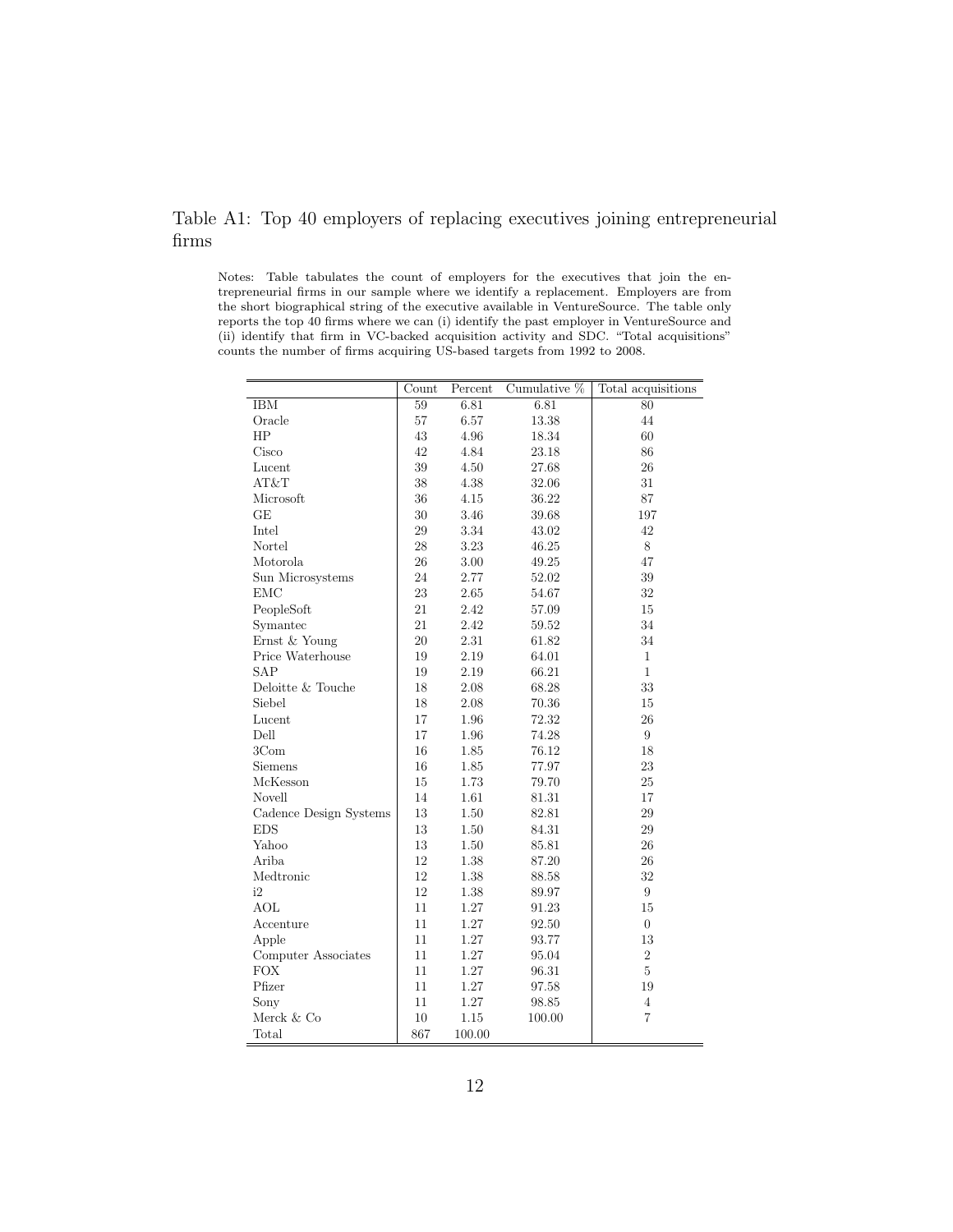### Table A2: Comparison of replaced founders who stayed vs. left

Note: We retrieved career histories for 1,352 replaced founders from LinkedIn. The table reports means, differences and two-sided t-statistic p-values for two sub-samples. All variables are measured at the date (year) of the startup founding. "Years experience pre-startup" reports the number of years from either undergraduate graduation or first reported job to the founding year. "Number of jobs on LinkedIn" is the count of the number of unique jobs prior to joining the startup. "Held CEO position" is one if the founder held the CEO title in any of these past positions. "Past founder" is one if any of the past positions has a founder title. "Ph.D", "MBA," "Master's degree," "M.D." and "Bachelor's degree" are dummy variables for whether the individual had one of these degrees listed on their profile. "# LinkedIn connections (truncated)" are the number of connections reported on their profile, truncated at 500 (set to 501 if this is the case). Significance:  $p < 0.10, \nu * p < 0.05, \nu * p < 0.01$ .

|                                      | Founder left | Founder stayed | Diff/s.e.    |
|--------------------------------------|--------------|----------------|--------------|
| Years experience pre-startup         | 16.25        | 14.52          | $1.730***$   |
|                                      |              |                | 0.492        |
| Number jobs on LinkedIn              | 4.567        | 4.246          | $0.321**$    |
|                                      |              |                | 0.160        |
| Held CEO position                    | 0.604        | 0.602          | 0.00226      |
|                                      |              |                | 0.0293       |
| Past founder                         | 0.586        | 0.622          | $-0.0356$    |
|                                      |              |                | 0.0294       |
| Held CXO position                    | 0.889        | 0.881          | 0.00726      |
|                                      |              |                | 0.0191       |
| Ph.D                                 | 0.116        | 0.185          | $-0.0690***$ |
|                                      |              |                | 0.0209       |
| M.D.                                 | 0.0279       | 0.0286         | $-0.000716$  |
|                                      |              |                | 0.00992      |
| <b>MBA</b>                           | 0.274        | 0.213          | $0.0612**$   |
|                                      |              |                | 0.0259       |
| Master's degree (including MBA)      | 0.453        | 0.380          | $0.0724**$   |
|                                      |              |                | 0.0296       |
| Bachelor's degree                    | 0.795        | 0.769          | 0.0260       |
|                                      |              |                | 0.0246       |
| $#$ LinkedIn connections (truncated) | 303.0        | 293.0          | 9.968        |
|                                      |              |                | 13.04        |
| Number founders                      | 800          | 501            | 1301         |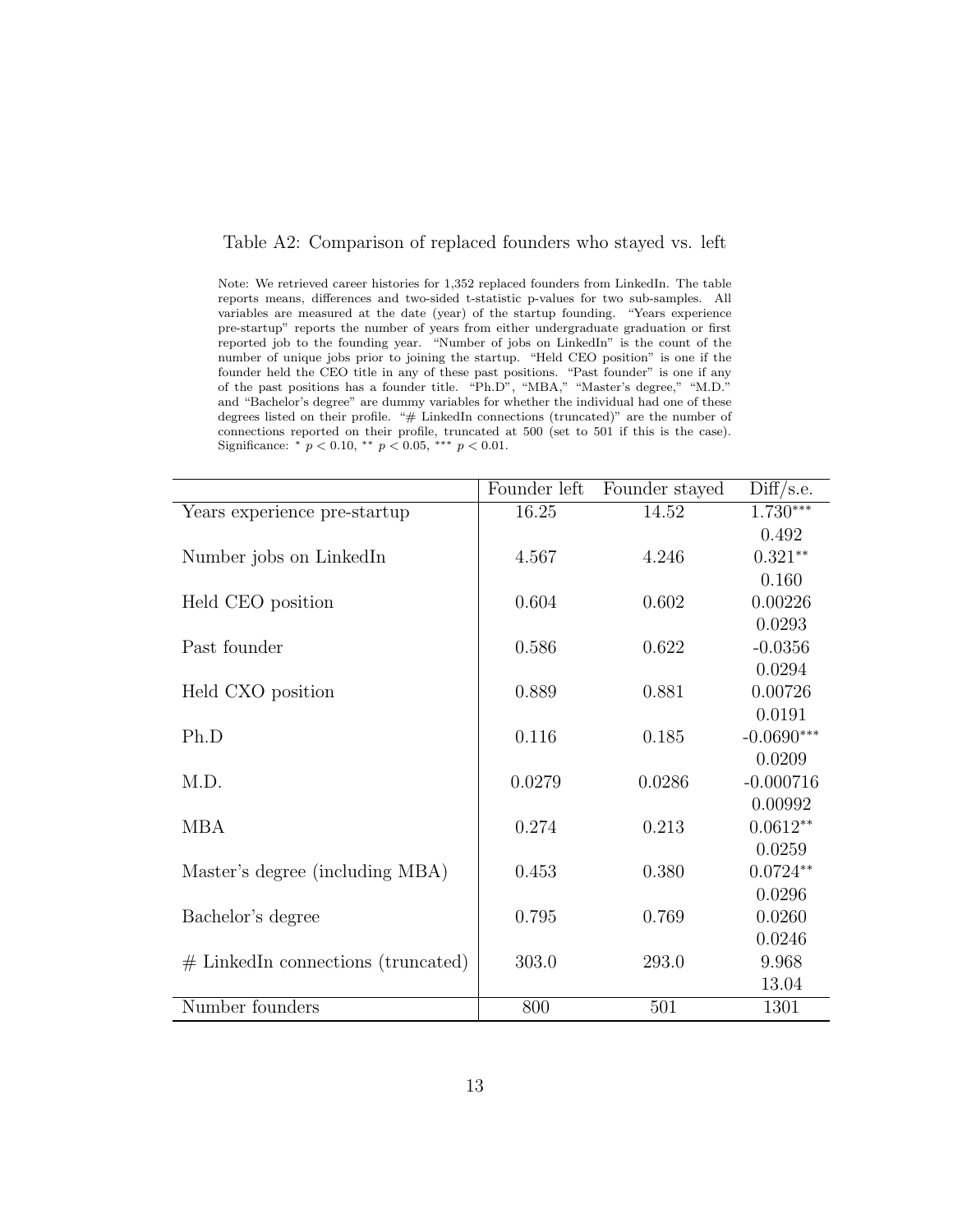### Table A3: Changes in Non-compete enforceability and startup liquidity events

Notes: Table assesses the correlation between adjustments in non-compete enforcement policy and liquidity events of startup companies in the same state. Observations are state-years. "Increased Enforceability" is defined as -1, 0, 1 for states where non-compete enforceability was loosened, unchanged, or tightened (respectively). "Log  $\#$  active startups in state, previous year" reports the number of startups active in that state during the previous calendar year, as a measure of the stock of companies that could potentially exit. Robust standard errors reported in parentheses, clustered at the state. Significance: \*  $p < 0.10,$  \*\*  $p < 0.05,$  \*\*\*  $p < 0.01$ .

|                                | Number of state-level |                           |  |  |
|--------------------------------|-----------------------|---------------------------|--|--|
|                                | IPOs and acquisitions |                           |  |  |
|                                |                       | All states Treated states |  |  |
|                                | (1)                   | $\left( 2\right)$         |  |  |
|                                |                       |                           |  |  |
| Increased Enforceability       | $-0.0684$             | $-0.173$                  |  |  |
|                                | (0.157)               | (0.150)                   |  |  |
| $\text{Log}$ # active startups | $1.046***$            | $1.012*$                  |  |  |
|                                | (0.270)               | (0.581)                   |  |  |
| Observations                   | 1010                  | 290                       |  |  |
| Pseudo- $R^2$                  | 0.819                 | 0.488                     |  |  |
| Model                          | Neg. Bin.             | Neg. Bin.                 |  |  |
| Year FE?                       |                       |                           |  |  |
| State $# FE?$                  |                       |                           |  |  |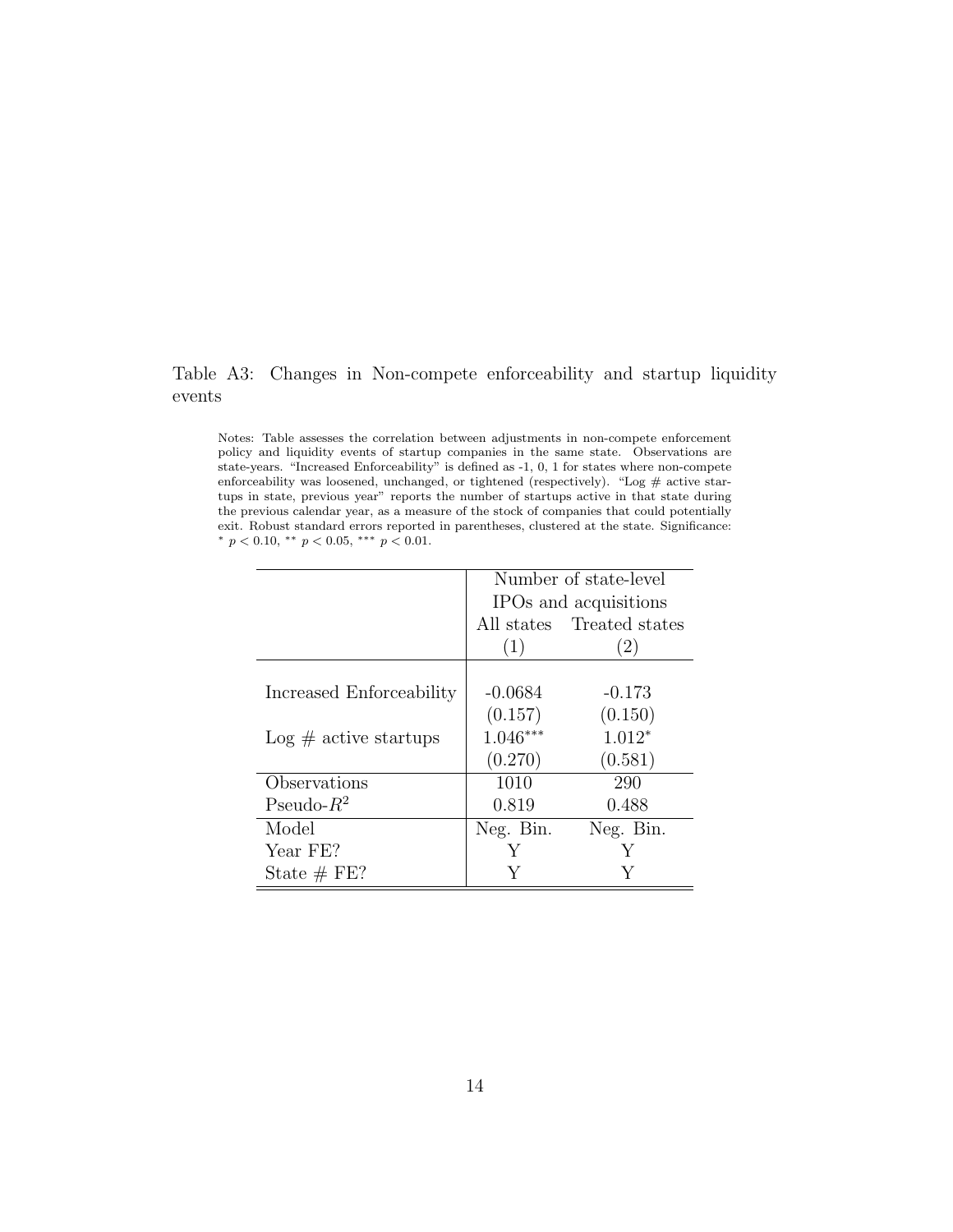### Table A4: Employment growth and firm outcomes: Instrumental variables

Notes: Table reports OLS and 2SLS estimates for founder replacement and entrepreneurial firm outcomes. The unit of observation is a entrepreneurial firm where there still remain active founders on the executive team. The sample of entrepreneurial firms is described in Section 4. Column (1) regresses a dummy variable for whether a startup has an IPO or attractive acquisition on a set of controls. The control "Increase employment?" is one if the firm had positive employment growth in its last pre-law change financing. Employment growth is measured from the NETS database. "Increased Enforceability" is a dummy variable representing whether the state in which a focal startup is located changed its non-compete laws; values of 1, 0, and -1 correspond to an increase in enforceability, no change, and a decrease in enforceability, respectively. Other controls are as defined in Table 1. Column (2) reports the first stage probit estimates where the replacement dummy is instrumented by the interaction term "Increased Enforceability" given the policy change (if any) in that startup's state. "1st. stage F" is the first-stage F-statistic for weak instruments. Column (3) reports the two-stage least squares second stage estimates. Columns (4) - (5) consider the dependent variable that is the log of the exit valuation (set to 25% of capital raised if the firm failed, had an unknown exit valuation or was still private by the end of the sample). "Financing year FE" are fixed effects for the financing year and "Round  $\#$  FE" are fixed effects for the financing round number. "Industry FE" are fixed effects for the seven major industries in VentureSource. "State FE" are fixed effects for the startup's headquarter state. "F-stat" is the Cragg-Donald Wald F weak instruments statistic. Robust standard errors reported in parentheses. Significance: \*  $p < 0.10$ , \*\*  $p < 0.05$ , \*\*\*  $p < 0.01$ .

|                          | $\overline{\text{IPO/Acq}}$ .? | Emp. Growth | $IPO/Acq$ .?   | Log exit value | Log exit value |
|--------------------------|--------------------------------|-------------|----------------|----------------|----------------|
|                          | <b>OLS</b>                     | First stage | 2SLS           | <b>OLS</b>     | 2SLS           |
|                          | (1)                            | (2)         | (3)            | (4)            | (5)            |
|                          |                                |             |                |                |                |
| Increase employment?     | $0.0644*$                      |             | $-0.421$       | 0.260          | $-5.196$       |
|                          | (0.0348)                       |             | (0.877)        | (0.151)        | (7.249)        |
| Increased Enforceability |                                | 0.140       |                |                |                |
|                          |                                | (0.144)     |                |                |                |
| Log capital stock        | $0.0316***$                    | 0.0393      | $0.0361**$     | $1.137***$     | $1.171***$     |
|                          | (0.00916)                      | (0.0461)    | (0.0154)       | (0.0582)       | (0.109)        |
| Syndicate size           | $-0.0180$                      | 0.0852      | $-0.00443$     | 0.0664         | 0.199          |
|                          | (0.0166)                       | (0.101)     | (0.0365)       | (0.0769)       | (0.270)        |
| Profitable at financing  | $-0.0236$                      | 0.109       | $-0.00485$     | $-0.0442$      | 0.150          |
|                          | (0.0323)                       | (0.134)     | (0.0503)       | (0.129)        | (0.382)        |
| Constant                 | $-0.191$                       | $-0.628$    | $-0.120$       | $-3.353***$    | $-1.454$       |
|                          | (0.199)                        | (0.807)     | (0.410)        | (0.424)        | (3.354)        |
| Observations             | 625                            | 625         | 625            | 618            | 618            |
| $R^2$                    | 0.0187                         | 0.137       |                | 0.479          |                |
| 1st stage F-stat         |                                | 1.280       |                |                |                |
| Financing year FE?       | Y                              | Y           | $\overline{Y}$ | Y              | Y              |
| Founding year FE?        | Y                              | Y           | Y              | Y              | Y              |
| Round $# FE$ ?           | Y                              | Y           | Y              | Y              | Y              |
| Industry FE?             | Y                              | Y           | Y              | Y              | Y              |
| State FE?                | Y                              | Y           | Y              | Y              | Y              |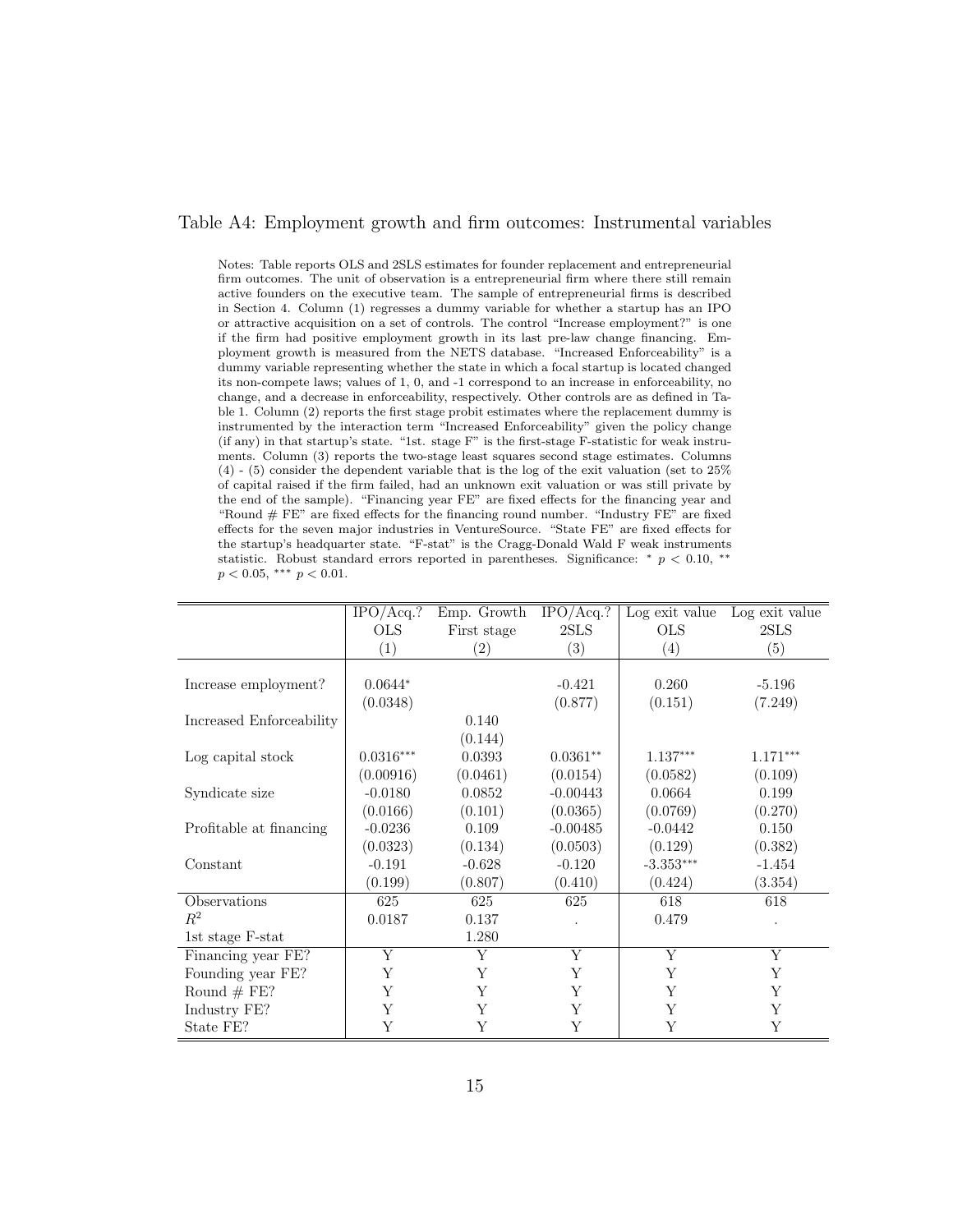### Table A5: Founder replacement and firm outcomes: Instrumental variables without state fixed effects

Notes: Table reports OLS and 2SLS estimates for founder replacement and entrepreneurial firm outcomes. The unit of observation is a entrepreneurial firm first financed before a focal non-compete change. Startups are either headquartered in one of the states with a non-compete law change or in another state but have received capital from an investor in a treated startup. The sample of entrepreneurial firms is described in Section 4 of the main paper. All columns are as described in Table 9 of the main draft. "Financing year FE" are fixed effects for the financing year prior to the reference law change year and "Round # FE" are fixed effects for the financing round number. "Industry FE" are fixed effects for the seven major industries in VentureSource. "Founding year FE" are fixed effects for the startup's founding year. "State FE" are fixed effects for the startup's headquarter state. Robust standard errors clustered at the entrepreneurial firm reported in parentheses. Significance:  $*$   $p < 0.10$ ,  $*$   $*$   $p < 0.05$ ,  $*$   $*$   $*$   $p < 0.01$ .

|                          | $IPO/Acq$ .?<br>$IPO/Acq$ .?<br>Replaced? |                         | Log exit value |                         |                         |
|--------------------------|-------------------------------------------|-------------------------|----------------|-------------------------|-------------------------|
|                          | <b>OLS</b>                                | First stage             | $2{\rm SLS}$   | <b>OLS</b>              | 2SLS                    |
|                          | (1)                                       | (2)                     | (3)            | (4)                     | (5)                     |
|                          |                                           |                         |                |                         |                         |
| Founder replaced         | $-0.0633***$                              |                         | $0.420***$     | $-0.283***$             | $1.679**$               |
|                          | (0.0166)                                  |                         | (0.159)        | (0.0544)                | (0.812)                 |
| Increased Enforceability |                                           | $-0.328***$             |                |                         |                         |
|                          |                                           | (0.0875)                |                |                         |                         |
| Log capital stock        | $0.0354^{***}\,$                          | $0.242***$              | $0.0127*$      | $1.145^{\ast\ast\ast}$  | $1.053***$              |
|                          | (0.00616)                                 | (0.0135)                | (0.00727)      | (0.0145)                | (0.0409)                |
| Syndicate size           | $0.0168*$                                 | $-0.0159$               | $0.0188**$     | $0.0627*$               | $0.0747**$              |
|                          | (0.00947)                                 | (0.0299)                | (0.00813)      | (0.0335)                | (0.0362)                |
| Profitable at financing  | 0.0146                                    | $0.0689*$               | 0.00943        | $0.0785*$               | 0.0565                  |
|                          | (0.00996)                                 | (0.0385)                | (0.0101)       | (0.0431)                | (0.0470)                |
| Constant                 | $-0.124***$                               | $-2.794***$             | $-0.0709**$    | $-3.018***$             | $-2.692***$             |
|                          | (0.0348)                                  | (0.377)                 | (0.0320)       | (0.234)                 | (0.271)                 |
| Observations             | 8879                                      | 8879                    | 8879           | 8708                    | 8708                    |
| $\mathbb{R}^2$           | 0.0492                                    | 0.0798                  |                | 0.463                   |                         |
| 1st stage F-stat         |                                           | 14.08                   |                |                         |                         |
| Financing year FE?       | $\overline{\mathrm{Y}}$                   | $\overline{\mathrm{Y}}$ | Y              | $\overline{\mathrm{Y}}$ | $\overline{\mathrm{Y}}$ |
| Founding year FE?        | Y                                         | Y                       | Y              | Y                       | Y                       |
| Round $# FE$ ?           | Y                                         | Y                       | Y              | Y                       | Y                       |
| Industry FE?             | Y                                         | Y                       | Y              | Y                       | Y                       |
| Industry*Found. year FE? | Y                                         | Y                       | Y              | Y                       | Υ                       |
| State FE?                | N                                         | N                       | N              | N                       | $\mathbf N$             |